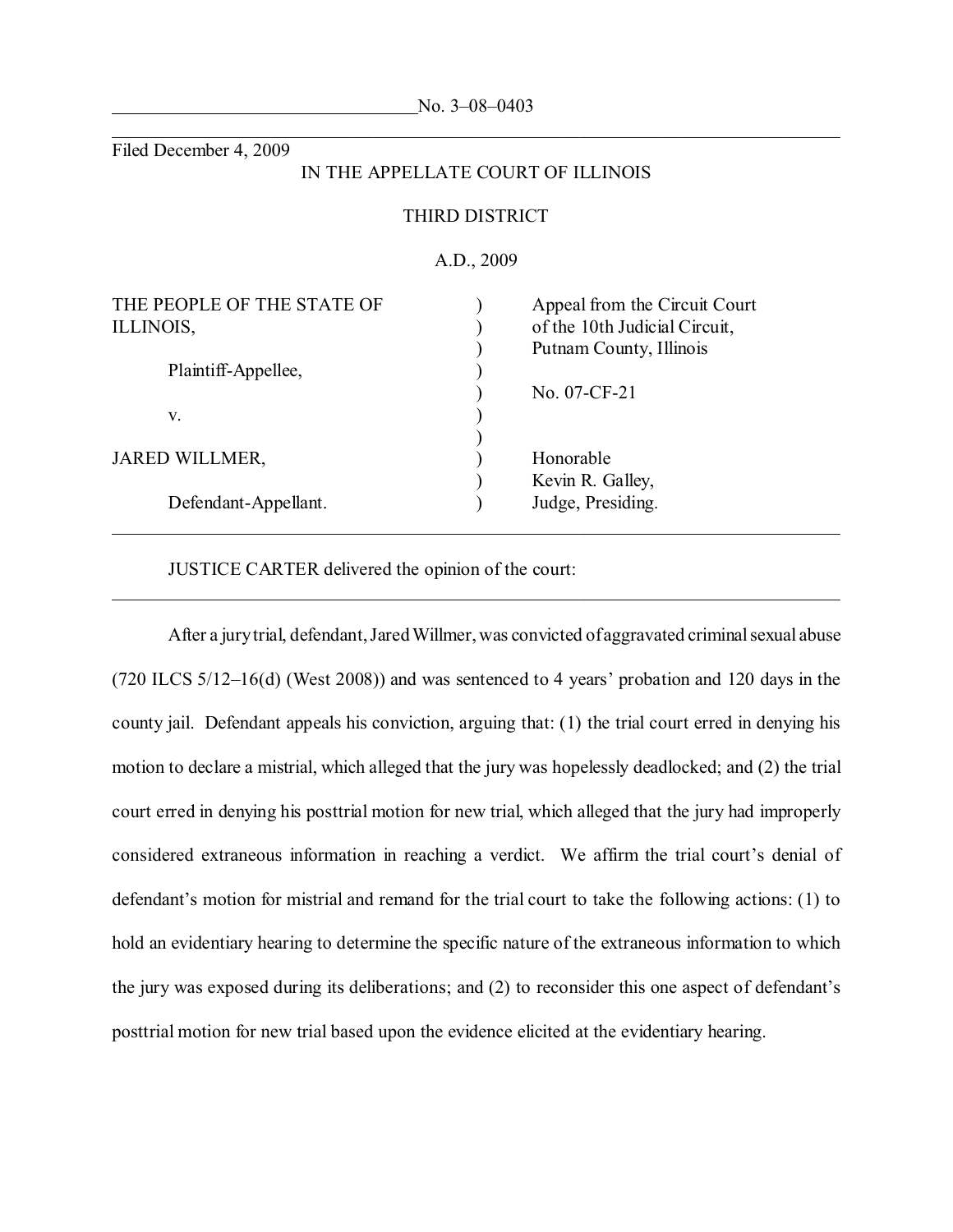## **FACTS**

In August of 2007, defendant was charged with one count of aggravated criminal sexual abuse, a Class 2 felony. The charging instrument alleged that on June 1, 2007, defendant committed the offense by committing an act of sexual penetration with A.M.R., who was at least 13 years of age but less than 17 years of age when the act was committed, in that defendant put his penis in the vagina of A.M.R., and defendant was more than 5 years older than A.M.R.

The case proceeded to a jury trial in February of 2008. All of the evidence was presented in a single day. The undisputed evidence at trial established that on June 1, 2007, when defendant was 20 years old and A.M.R. was 15, defendant and A.M.R. had sexual intercourse at A.M.R.'s mother's residence. A.M.R.'s mother was not home at the time. The only disputed issue at trial pertained to the defense raised by defendant–that he reasonably believed that A.M.R. was of legal age at the time that the act was committed.<sup>1</sup> Conflicting evidence was presented on that issue from both sides. The State presented evidence that tended to indicate that defendant knew that A.M.R. was 15 when they had sexual intercourse. The defense presented evidence that tended to indicate that defendant did not know A.M.R.'s true age when they had sexual intercourse and that defendant believed A.M.R. to be 18. In all, six witnesses were presented, three for the state (A.M.R., A.M.R.'s mother, and the officer who took defendant's statement) and three for the defense (defendant, defendant's father, and defendant's mother). In addition, two of the State's earlier witnesses were recalled for brief rebuttal testimony after the defense had rested.

<sup>&</sup>lt;sup>1</sup>There was a dispute as to whether the sexual intercourse was consensual or whether defendant had forced himself upon A.M.R. That issue, however, was not an element of the offense with which defendant was charged.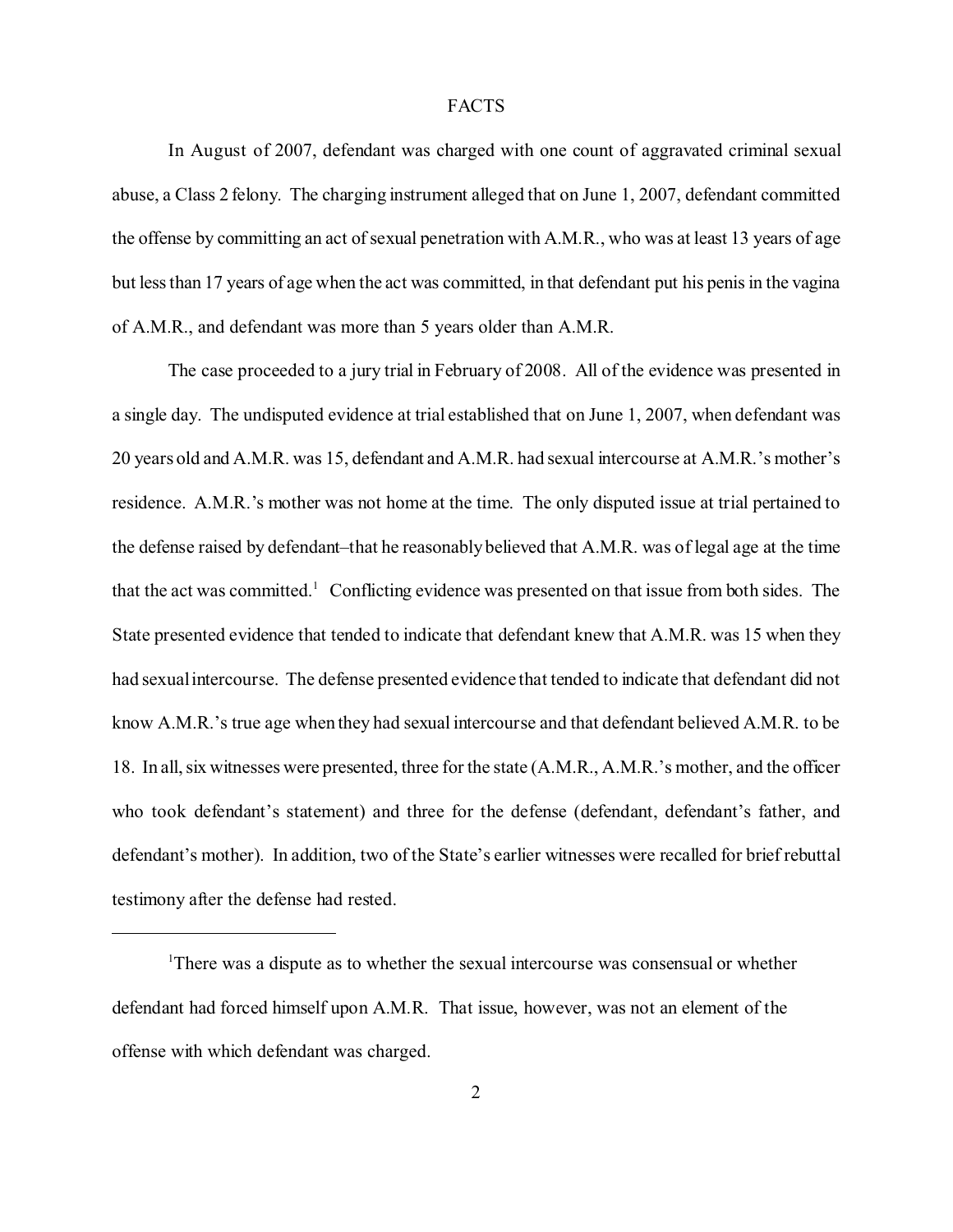The jury began its deliberations in this case at 10:31 a.m. on February 27, 2008. At about 1:20 p.m., the jury sent the trial judge a note indicating that it was deadlocked and asking for transcripts of some of the witnesses' testimonies. The trial judge discussed the note with the attorneys and a response was decided upon. The trial judge directed the jury to continue deliberating and told it that he would not provide the jury with transcripts.

At about 3:01 p.m., the jury sent the trial judge a second note. The second note provided an update as to the jury's progress, apparently with tally results attached. No question was posed by the jury in the second note and the note did not contain the word "deadlock." The trial judge discussed the second note with the attorneys and listened to their respective positions regarding whether the court should respond to the second note. The State argued that a Prim instruction (People v. Prim, 53 Ill. 2d 62, 289 N.E.2d 601 (1972); Illinois Pattern Jury Instructions, Criminal, No. 26.07 (4th ed. 2000) (hereinafter IPI Criminal 4th)) should be given and asserted that the note was an indication that the jury was, in fact, deadlocked. Defendant objected to the giving of a Prim instruction and argued that the jury should simply be allowed to continue deliberating. The trial judge found that the second note was an indication that the jury had made further progress toward a verdict and elected, over defendant's objection, to give the jury a Prim instruction.

At about 4:14 p.m., the jury wrote the trial judge a third note stating that the jury was "hopelessly deadlocked" and that the jurors did not believe that they could come to a verdict. The trial judge discussed the third note with the attorneys and listened to their respective arguments as to the proper course of action for the court to take. The State asked the court to discharge the jury for the night and to instruct the jurors to return the following day for further deliberations. Defendant moved for a mistrial, based upon the jury deadlock. Defendant pointed out to the court that the jury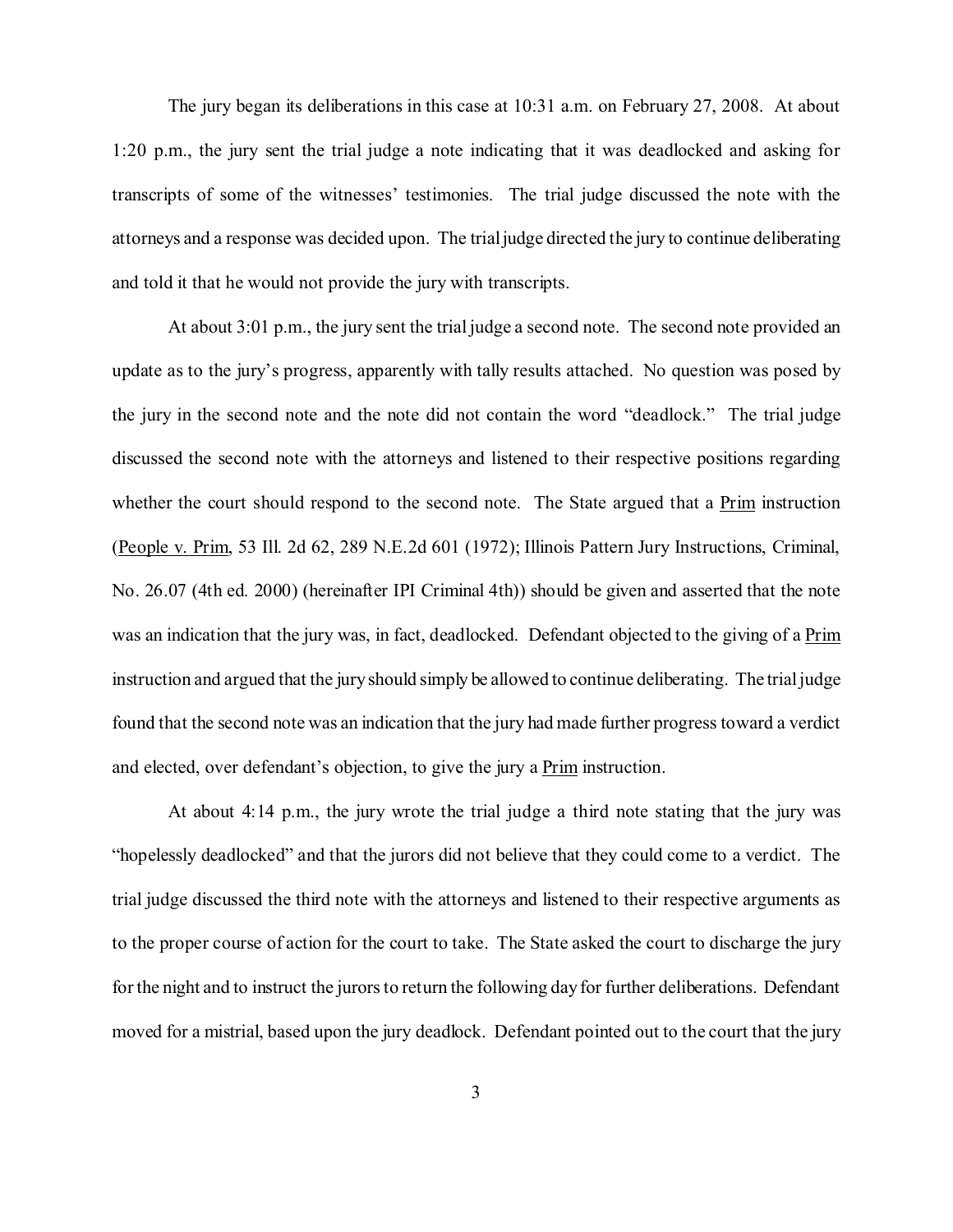had been deliberating in the case for approximately six hours and noted concerns that existed regarding external communications if the jury were allowed to go home for the night. The trial judge denied defendant's motion for a mistrial and elected instead to discharge the jury for the evening. The trial judge told the jury to return for further deliberations at 9:30 the following morning. The trial judge instructed the jury pursuant to IPI Criminal 4th No. 26.09 regarding proper procedure for the jurors to follow upon ceasing their deliberations for the evening.

The jury returned the following morning and was directed by the trial judge to continue its deliberations. At 11:15 a.m. the jury returned a verdict, finding defendant guilty of aggravated criminal sexual abuse.

A presentence investigation report was ordered and the case was scheduled for a sentencing hearing. Prior to the sentencing hearing, defendant filed a posttrial motion for new trial. That motion was later amended. In the amended motion, defendant alleged, among other things, that the trial court erred in not granting his motion for a mistrial after the jury had indicated that it was hopelessly deadlocked and that a new trial was required because the jury had considered and based its verdict upon improper extraneous information. Attached to the motion, was the affidavit of one of the jurors, juror Baxter. In the affidavit, juror Baxter attested that after the jury was discharged for the night, he went home and asked his wife to find on the computer, the Illinois law "defining the [o]ffense" with which defendant had been charged. Baxter read that "section" on the computer and discussed that information with the jury the following day after it had resumed its deliberations. Baxter also attested that another juror brought copies of Bible verses into the jury room during the second day of deliberations and discussed those verses with the other jurors during their deliberations that day.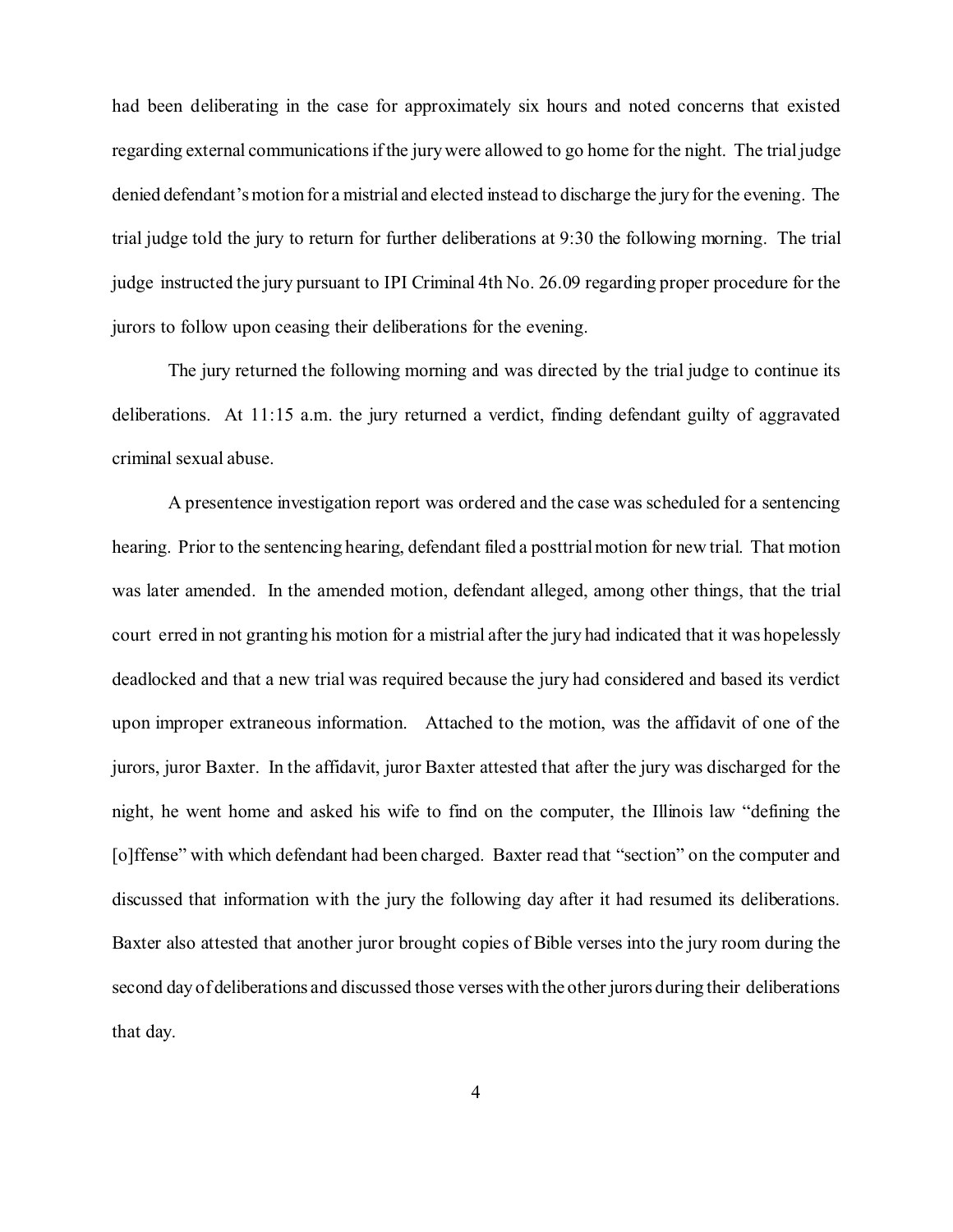The trial judge heard arguments on the motion for new trial. The State argued for denial of the motion for various reasons. Defendant argued, among other things, that at the very least, the trial court should hold a hearing to determine whether the extraneous information tainted the jury's verdict. After hearing the arguments of the attorneys, the trial judge denied the motion for new trial. Specifically, as to the claim that the jury had improperly considered extraneous information, the trial judge found that defendant had failed to establish that he was substantially prejudiced by the jury's so doing.

After the motion for new trial was denied, a sentencing hearing was held. At the conclusion of the sentencing hearing, the trial court sentenced defendant to 4 years' probation and 120 days in the county jail. This appeal followed.

## ANALYSIS

Defendant argues first on appeal that the trial court erred in denying his motion to declare a mistrial, which alleged that the jury was hopelessly deadlocked. Defendant asserts that the trial court committed an abuse of discretion, under the facts of this case, by denying the motion for mistrial and directing the jury to return for a second day of deliberations. Defendant notes that at that point, the jury had already deliberated for six hours, had been given the Prim instruction, and had indicated to the trial court three times that it was deadlocked, the last of which was an express indication that the jury was "hopelessly deadlocked." Defendant asserts further that under the present facts, there was a significant risk that the verdict resulted form the pressure inherent in the situation, that is, that the verdict was coerced or hastened by the trial court's conduct. See People v. Hudson, 171 Ill. App. 3d 1029, 1040, 526 N.E.2d 164, 170 (1987).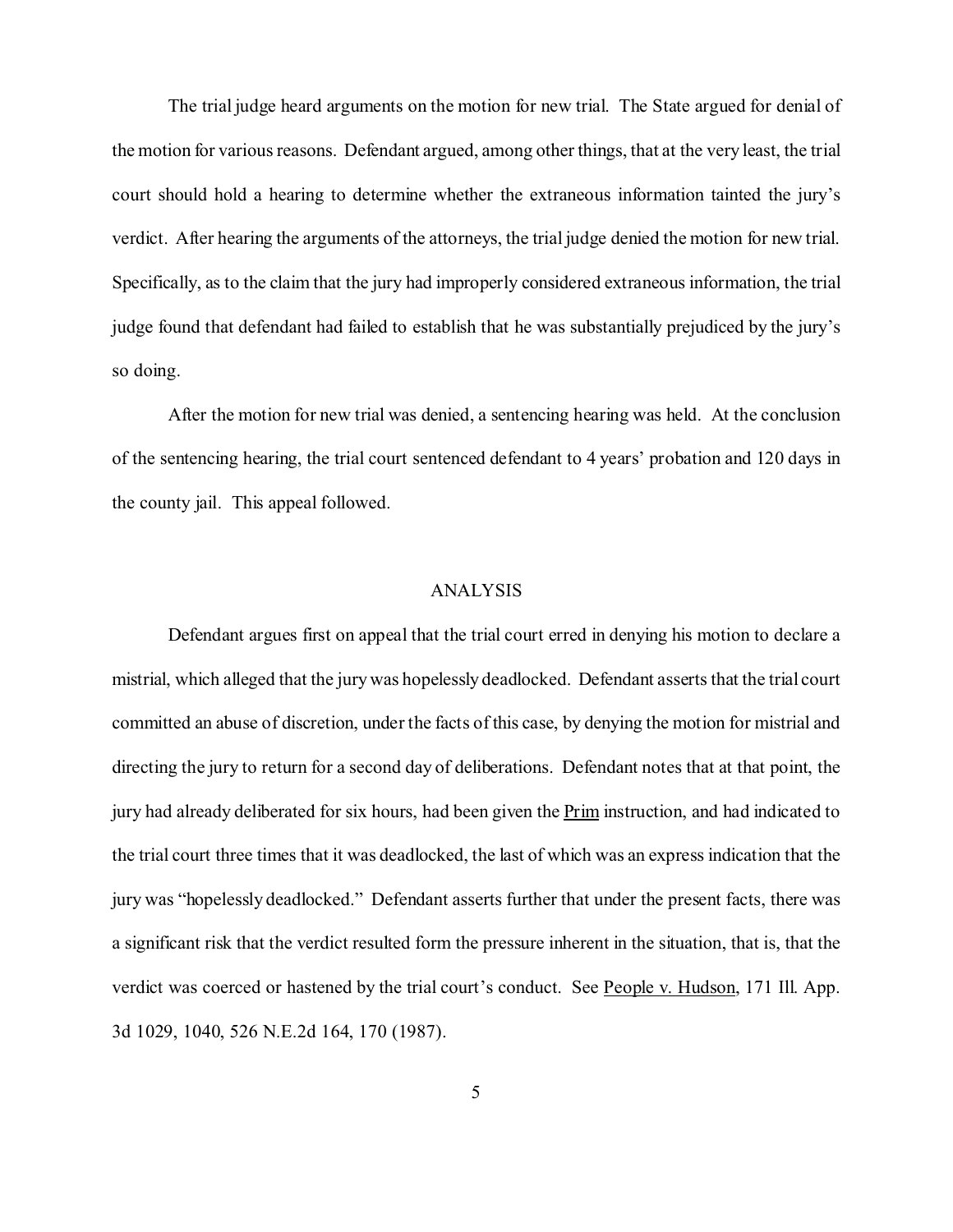The State argues that the trial court's ruling did not constitute an abuse of discretion and should be affirmed. The State asserts that the trial judge properly found that the jury was moving closer to a verdict and allowed the jury to continue to deliberate to do so. The State asserts further that there is no indication in the record that the trial court's actions pressured the jury into a hastened verdict.

A trial court has broad discretion in ruling upon a motion for mistrial. People v. Logston, 196 Ill. App. 3d 30, 33, 552 N.E.2d 1266, 1268 (1990). "The court's judgment will not be disturbed unless this discretion is shown to be clearly abused, even though the jury had earlier indicated it was hopelessly deadlocked." Logston, 196 Ill. App. 3d at 33, 552 N.E.2d at 1268. The trial court is not required to accept a jury's assessment of its own ability to reach a verdict or to declare a mistrial merely because the jurors have not been able to come to a unanimous verdict immediately. Logston, 196 Ill. App. 3d at 33, 552 N.E.2d at 1268. "In determining how long a jury should be permitted to deliberate before a mistrial is declared and the jury is discharged, no fixed time can be prescribed, and great latitude must be accorded to the trial court in the exercise of its informed discretion." People v. Wolf, 178 Ill. App. 3d 1064, 1066, 534 N.E.2d 204, 205 (1989). There is no mechanical formula that can be applied because a trial court's ruling on a motion for mistrial is grounded in the unique facts of the particular case in which the ruling was made. See People v. Andrews, 364 Ill. App. 3d 253, 266, 845 N.E.2d 974, 986 (2006).

Having reviewed the record in the present case, we cannot say that the trial court committed an abuse of discretion in denying defendant's motion for mistrial. Although the jury had indicated repeatedly that it was deadlocked, the trial court found that the jury's second note had showed that the jury had made some progress in moving toward a verdict. While the case was not overly complex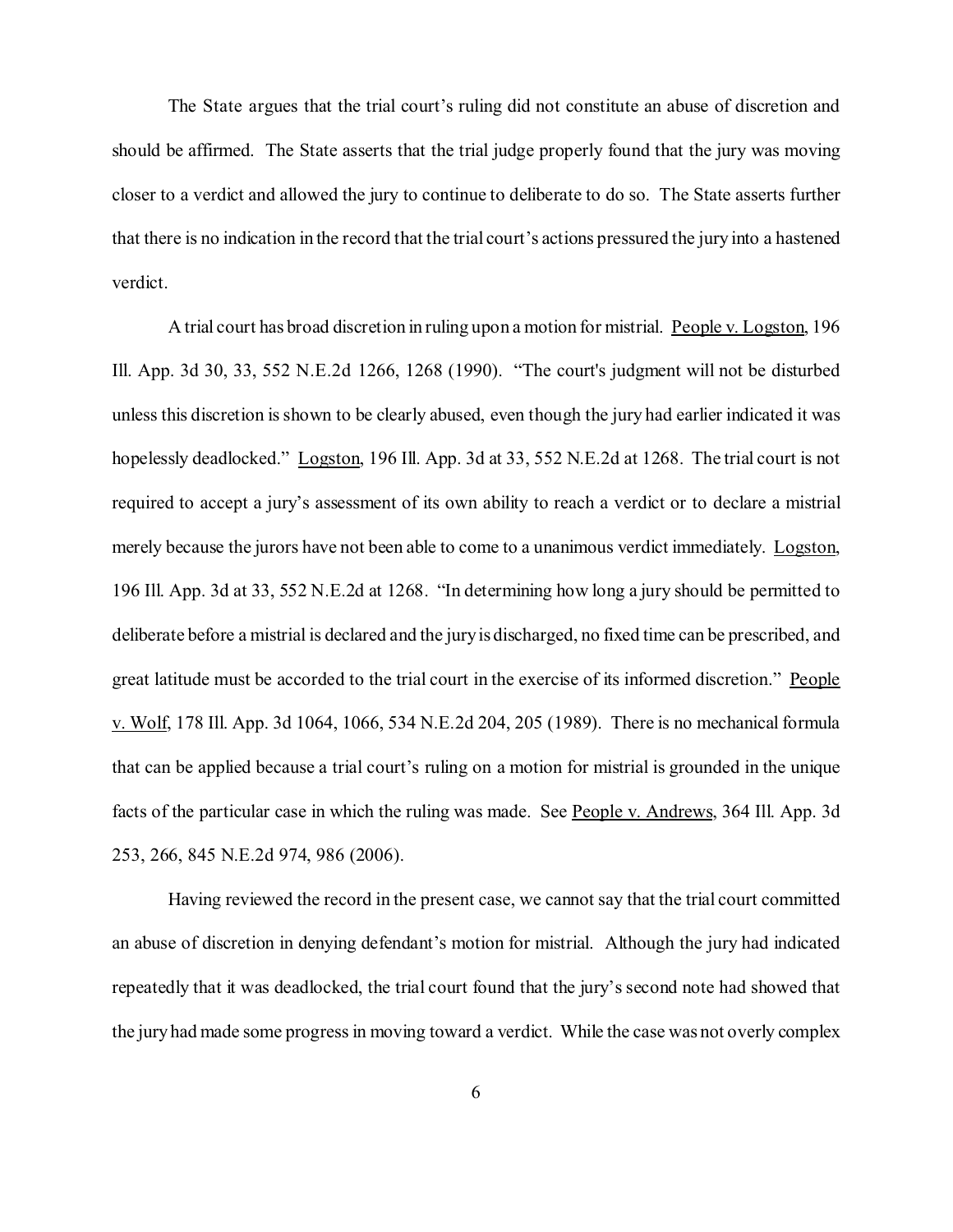and the evidence was presented in a single day, the charge alleged was a serious one and the jury's determination involved a very difficult assessment of which witnesses to believe and what inferences to draw from the evidence presented. Contrary to defendant's assertion on appeal, there is no indication in the record that jury's verdict was coerced or hastened by the trial court's ruling denying the motion for mistrial and directing the jury to return for a second day of deliberations.

As his next point of contention on appeal, defendant argues that the trial court erred in denying his motion for new trial, which alleged that the jury had based its verdict on prejudicial extraneous information. Defendant asserts that juror Baxter's affidavit was sufficient to satisfy defendant's burden to show prejudice, and that if it was not sufficient, that defense counsel was ineffective in failing to call Baxter and the other jurors to testify. Defendant asserts further that the trial court erroneously denied his request for an evidentiary hearing to determine if the jury's verdict was tainted and asks this court to remand this case for such a hearing to take place.

The State argues that the trial court's ruling was proper and should be affirmed. The State asserts that there is no evidence that the jury was prejudiced by any extraneous information that it may have heard, especially since the trial court instructed the jurors to base their decision only upon the evidence presented in this case. The State asserts further that since prejudice cannot be shown based upon this record, defendant's allegation of ineffective assistance of counsel must also fail.

A trial court's ruling on a motion for new trial will not be reversed on appeal absent an abuse of discretion. People v. Abdullah, 336 Ill. App. 3d 940, 949, 785 N.E.2d 863, 871 (2002). Illinois law is very restrictive as to the manner in which a jury verdict may be impeached. See People v. Hobley, 182 Ill. 2d 404, 457-58, 696 N.E.2d 313, 339 (1998); People v. Holmes, 69 Ill. 2d 507, 511- 16, 372 N.E.2d 656, 658-60 (1978). A party may not admit a juror's testimony or affidavit to show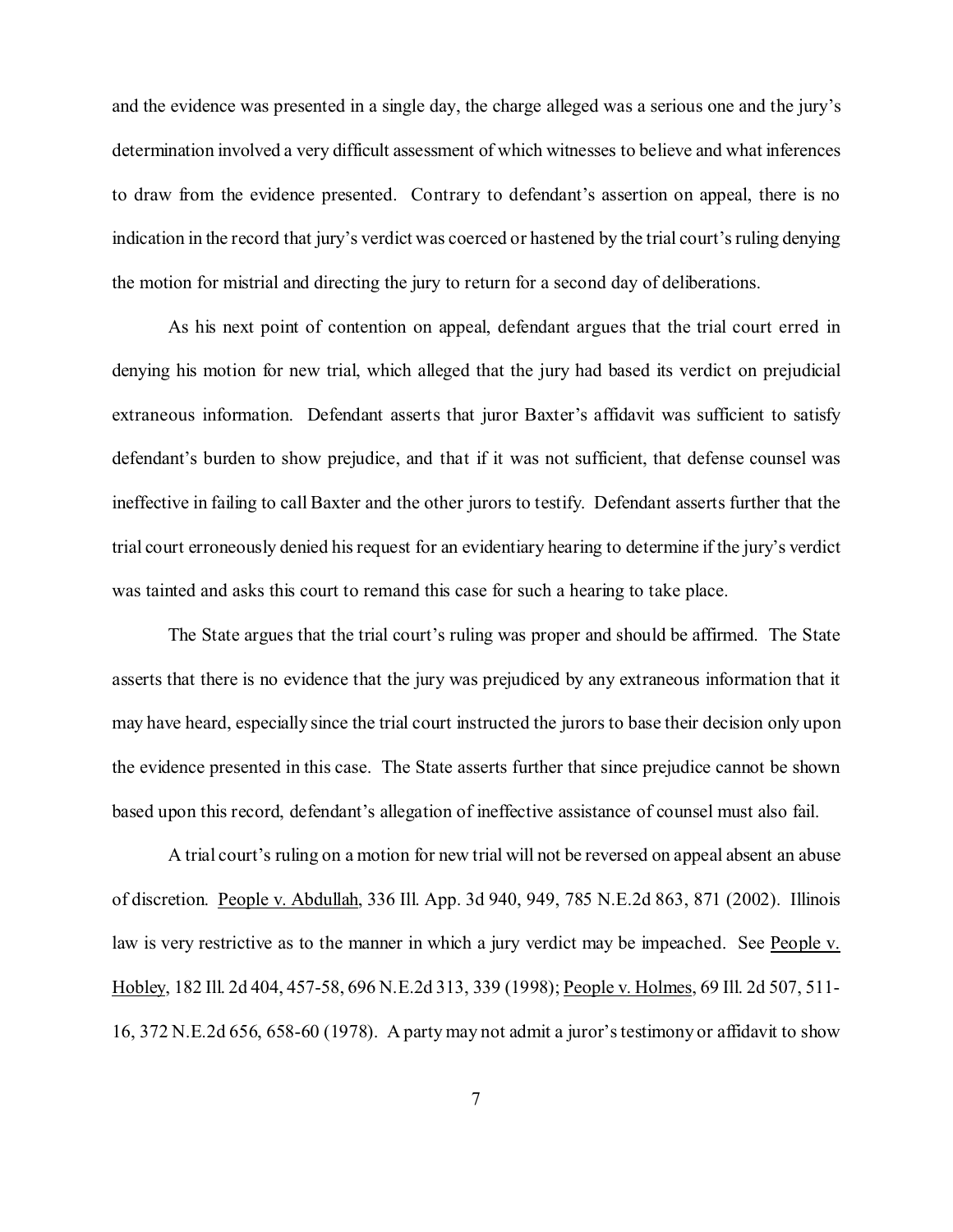the motive, method, or process by which the jury reached its verdict. Hobley, 182 Ill. 2d at 457, 696 N.E.2d at 339. Such evidence may be admitted, however, to show that the jury was exposed to improper extraneous information. Hobley, 182 Ill. 2d at 457-58, 696 N.E.2d at 339.

Where a jury has been exposed to improper extraneous information, reversal of the jury's verdict is not automatic. See Holmes, 69 Ill. 2d at 518, 372 N.E.2d at 661; People v. Collins, 351 Ill. App. 3d 175, 179, 813 N.E.2d 285, 289 (2004). The party challenging the verdict must establish prejudice by showing that the information relates directly to something at issue in the case and that it may have influenced the verdict. Collins, 351 Ill. App. 3d at 179, 813 N.E.2d at 289. The burden then shifts to the nonmoving party to establish that the incident is harmless. Collins, 351 Ill. App. 3d at 179, 813 N.E.2d at 289. The verdict may stand only if it is obvious that the moving party was not prejudiced by the extraneous information. Collins, 351 Ill. App. 3d at 179-80, 813 N.E.2d at 289-90. The standard to be applied is whether the conduct at issue involved such a probability of resulting prejudice that the verdict must be deemed inherently lacking in due process. Hobley, 182 Ill. 2d at 458, 696 N.E.2d at 339; Collins, 351 Ill. App. 3d at 180, 813 N.E.2d at 290.

In the present case, defendant established that the jury had been exposed to some form of improper extraneous information. As the parties correctly note, however, based upon the record that is currently before this court, the true nature of that information cannot be clearly ascertained because the trial court denied defendant's request to hold an evidentiary hearing on the matter. Thus, the main question before this court as to this particular issue is whether the instant defendant had presented a sufficient showing to require the trial court to hold an evidentiary hearing, where the jurors would be questioned, to determine if the verdict had been tainted. We believe that the instant defendant made a sufficient showing to require an evidentiary hearing in this case.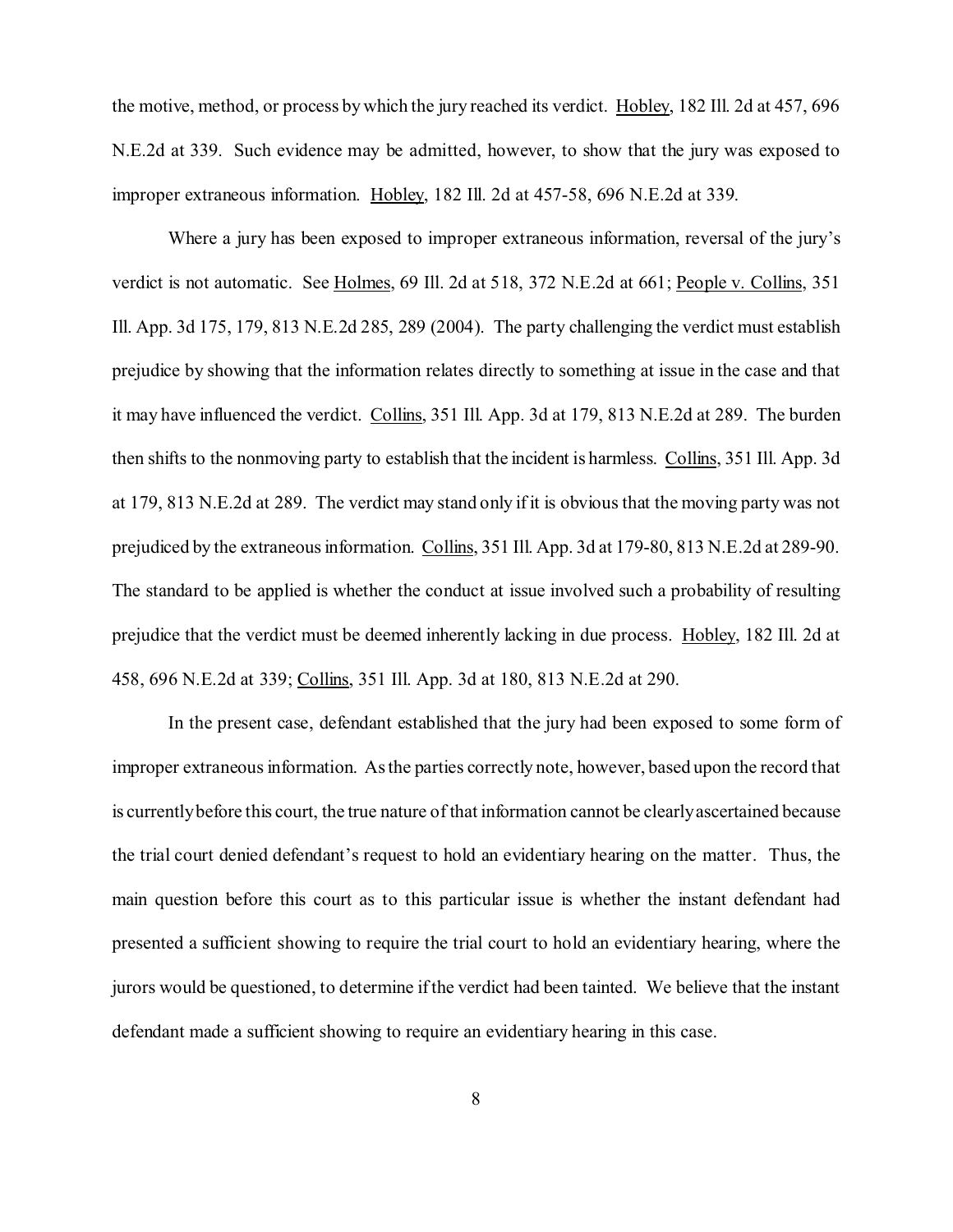Although not directly on point, we find the supreme court's analysis in People v. Kuntu, 188 Ill. 2d 157, 720 N.E.2d 1047 (1999), to be helpful in our decision here. In Kuntu, our supreme court, faced with a posttrial claim of juror partiality, stated that a posttrial evidentiary hearing was required in those circumstances if the defendant produced " 'specific, detailed and nonconjectural evidence in support of his position.' " Kuntu, 188 Ill. 2d at 161, 720 N.E.2d at 1049, quoting People v. Towns, 157 Ill. 2d 90, 102, 623 N.E.2d 269, 275 (1993). We find that the same rule would apply under the facts of the instant case.

In applying that rule here, we note that juror Baxter's affidavit provided specific, detailed and nonconjectural evidence in support of defendant's position that the jury's verdict had been tainted by the jury's exposure to extraneous prejudicial information. Thus, under the above rule, defendant provided sufficient evidence to require the trial court to conduct an evidentiary hearing. See Kuntu, 188 Ill. 2d at 161, 720 N.E.2d at 1049. We must conclude, therefore, that the trial court erred in denying defendant's request for an evidentiary hearing on the matter in the instant case. See Kuntu, 188 Ill. 2d at 161, 720 N.E.2d at 1049. Having reached that conclusion, we need not address defendant's alternative claim that defense counsel was ineffective in failing to call juror Baxter and the other jurors to testify at the hearing on the posttrial motion.

For the foregoing reasons, we affirm the trial court's denial of defendant's motion for mistrial and remand for the trial court to take the following actions: (1) to hold an evidentiary hearing to determine the specific nature of the extraneous information to which the jury was exposed during its deliberations; and (2) to reconsider this one aspect of defendant's posttrial motion for new trial based upon the evidence elicited at the evidentiary hearing. We reemphasize to all those involved that while jurors may be questioned as to the specific nature of the extraneous information to which they were